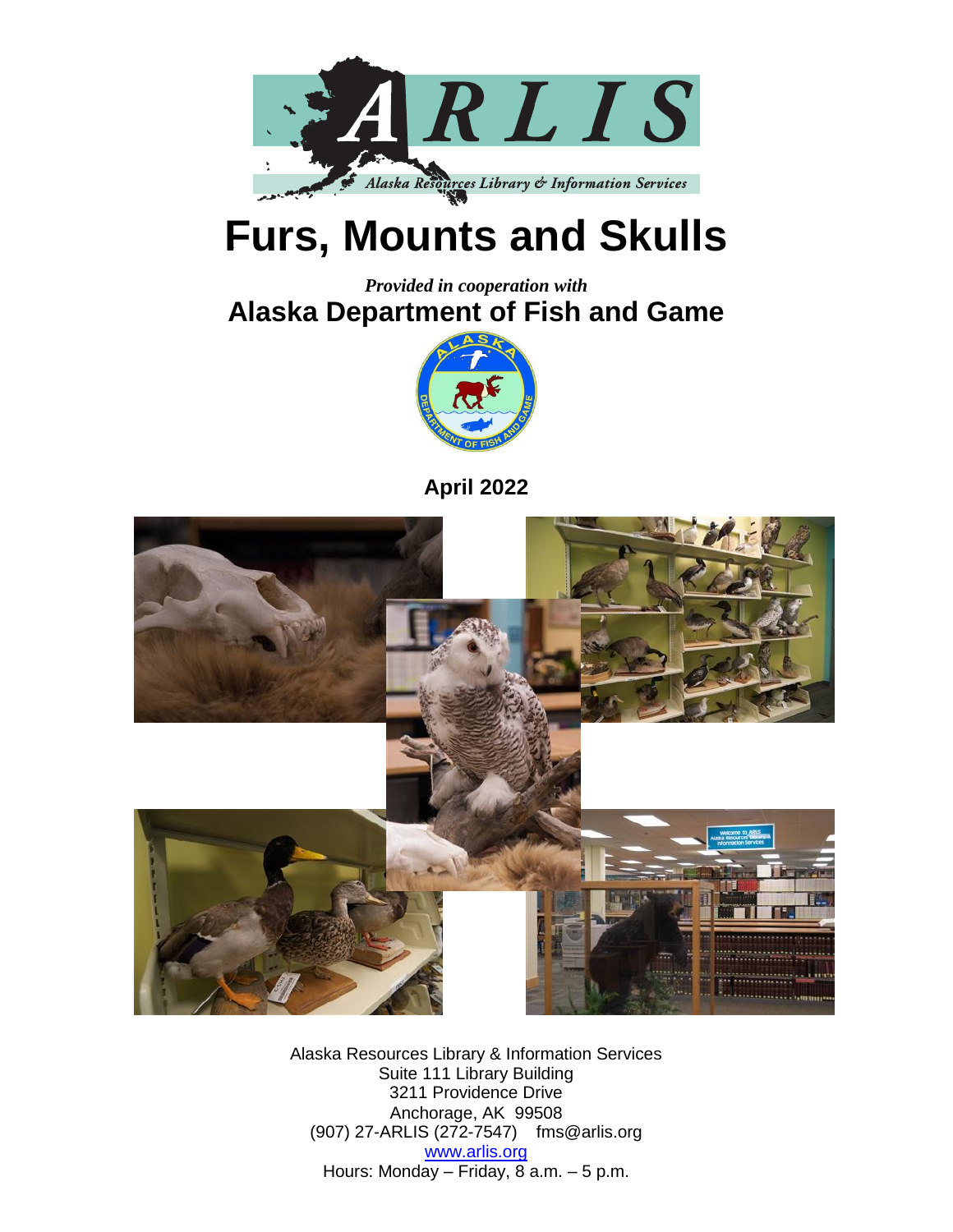## **ARLIS Furs, Mounts and Skulls**

The furs, skulls and mounts listed below are made available at ARLIS by the Alaska Department of Fish and Game, Division of Wildlife Conservation, U.S. Fish and Wildlife Service, and private donors. Most items may be checked out from ARLIS for a 2-week period and may be renewed once for an additional two weeks.

These items are available on a first-come/first-served basis. Please check the catalog for availability by doing a keyword search using the name of the animal or bird exactly as it appears in the list. If the search produces too many hits, add keyword "realia."

ARLIS is open Monday through Friday, 8:00 a.m. to 5:00 p.m. Use of this collection is by appointment only. Items must be returned to ARLIS during open hours. Unlike books, these items cannot be returned to other Anchorage libraries. For assistance, please contact the ARLIS at 272-7547 or [fms@arlis.org.](mailto:fms@arlis.org)

| <b>Fur Name</b>          | <b>Shelf Location</b> | <b>Number of Items / Notes</b>   |
|--------------------------|-----------------------|----------------------------------|
| Alaskan hare fur         | FMS F-H32             |                                  |
| Beaver fur               | FMS F-B4              | 2 sheared, 4 full coat           |
| Black bear fur           | FMS F-B32             | $\overline{4}$                   |
| Black bear cub fur       | FMS F-B32i            | 3                                |
| Brown bear fur           | FMS F-B33             | 5                                |
| Brown bear cub fur       | FMS F-B33j            | 1 partial with radio transmitter |
| Caribou fur              | FMS F-C3              |                                  |
| Coyote fur               | FMS F-C6              | $\overline{2}$                   |
| Cross fox fur            | FMS F-F63             | 1                                |
| Deer fur                 | FMS F-D4              | $\mathbf{1}$                     |
| Harbor seal fur          | FMS F-S45             | 3                                |
| Lynx fur                 | FMS F-L9              | $\overline{2}$                   |
| Marten fur               | FMS F-M3              | $\overline{2}$                   |
| Mink fur                 | FMS F-M5              | 1                                |
| Mountain goat fur        | FMS F-G66             | 1                                |
| Muskox fur               | <b>FMS F-M8</b>       | 1 head detached                  |
| Muskrat fur              | FMS F-M9              |                                  |
| Polar bear fur           | FMS F-B37             | 1 full, 1 in two pieces          |
| Red fox fur              | FMS F-F67             | 7                                |
| River otter fur          | <b>FMS F-O87</b>      | $\overline{7}$                   |
| Sample furs              | FMS F-F8              | black bear, brown bear, polar    |
|                          |                       | bear, mountain goat, lynx, sea   |
|                          |                       | otter, and sheep fur samples     |
| Sea otter fur            | <b>FMS F-O88</b>      | 9                                |
| Snowshoe hare fur        | FMS F-H37             | 1 winter coat                    |
| Steller sea lion pup fur | FMS F-S37i            | 1                                |
| Wolf fur                 | FMS F-W6l             | 6 light coat                     |

**Furs** Search the catalog by keyword using the name of the animal exactly as it appears in the list. If the search produces too many hits, add keyword "realia." *Please handle furs with care.*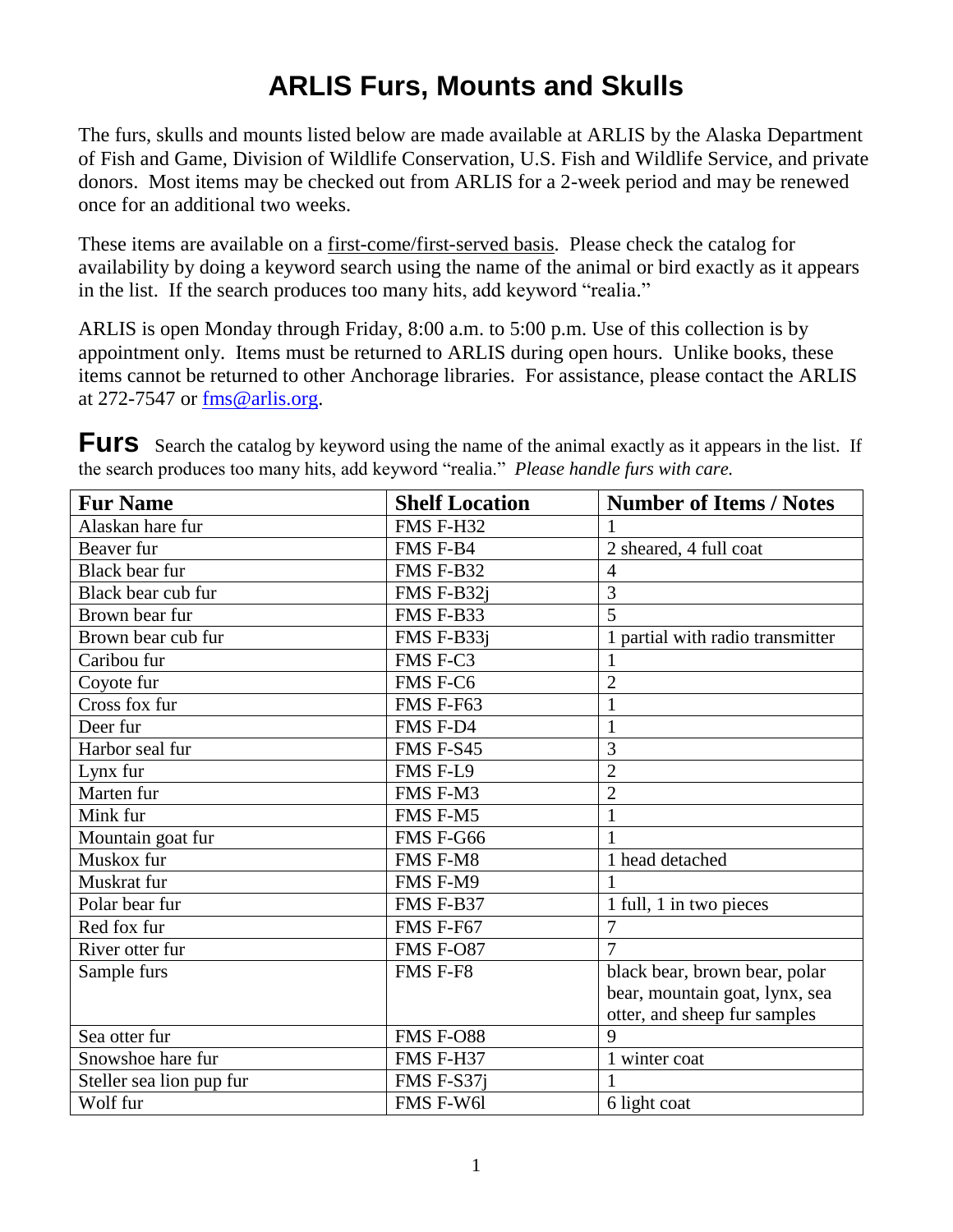| <b>Fur Name</b> | <b>Shelf Location</b> | <b>Number of Items / Notes</b> |
|-----------------|-----------------------|--------------------------------|
| Wolf fur        | FMS F-W6d             | 3 dark coat                    |
| Wolverine fur   | FMS F-W7              |                                |

**Mounts: Birds** Search the catalog by keyword using the name of the bird exactly as it appears in the list. If the search produces too many hits, add keyword "realia."

*Mounts are checked out in clear boxes and are meant to be viewed through the box to prevent damage to these fragile items.*

| <b>Bird Name</b>                       | <b>Shelf Location</b> | <b>Number of Items / Notes</b>   |
|----------------------------------------|-----------------------|----------------------------------|
| Bird boxes for circulating bird mounts | Storage               | small, medium, large, and extra- |
|                                        |                       | large sizes are available.       |
| American wigeon mount                  | $FMS-3$               | $\mathcal{D}_{\mathcal{L}}$      |
| Canada goose                           | $FMS-13B$             | 2 unmounted bird specimen        |
| Common goldeneye mount                 | FMS-4                 | 1                                |
| Common loon mount                      | FMS-6                 |                                  |
| Common loon mount                      | <b>FMS-52</b>         | 2 in self-contained boxes        |
| Gray partridge mount                   | <b>FMS-12</b>         | 1                                |
| Great horned owl mount                 | FMS-8                 | $\overline{3}$                   |
| Greater Canada goose mount             | FMS-1                 | $\overline{3}$                   |
| Greater scaup                          | $FMS-13B$             | 1 unmounted bird specimen        |
| Greater white-fronted goose mount      | FMS-5                 | $\mathbf{1}$                     |
| Greater yellowlegs mount               | FMS-7                 | $\mathbf{1}$                     |
| Green-winged teal mount                | FMS-3                 | $\overline{2}$                   |
| Harlequin duck mount                   | FMS-4                 | $\overline{2}$                   |
| Lesser Canada goose mount              | $FMS-2$               | $\overline{2}$                   |
| Lesser scaup mount                     | FMS-4                 | $\mathbf{1}$                     |
| Mallard drake mount                    | FMS-3                 | $\overline{2}$                   |
| Mallard hen mount                      | FMS-3                 | $\mathbf{1}$                     |
| Mew gull mount                         | FMS-7                 | $\overline{2}$                   |
| Northern harrier                       | FMS-13A               | 1 unmounted bird specimen        |
| Northern hawk owl mount                | <b>FMS-11</b>         | $\mathbf{1}$                     |
| Pacific loon mount                     | <b>FMS-5/6</b>        | 3                                |
| Puffin                                 | $FMS-13B$             | 2 unmounted bird specimen        |
| Red-breasted merganser mount           | FMS-4                 | $\mathbf{1}$                     |
| Red-throated loon mount                | FMS-6                 | 1                                |
| Ring-necked pheasant                   | $FMS-13B$             | 1 unmounted bird specimen        |
| Ring-necked pheasant mount             | <b>FMS-15</b>         | 1 in display case                |
| Rough-legged hawk mount                | <b>FMS-11</b>         | $\mathbf{1}$                     |
| Sandhill crane mount                   | $FMS-15$              | $\mathbf{1}$                     |
| Snowy owl mount                        | <b>FMS-10</b>         | $\overline{2}$                   |
| Sooty shearwater mount                 | FMS-7                 | $\mathbf{1}$                     |
| Spruce grouse                          | <b>FMS-13A</b>        | 1 unmounted bird specimen        |
| Spruce grouse mount                    | <b>FMS-12</b>         | $\overline{2}$                   |
| Willow ptarmigan mount                 | <b>FMS-12</b>         | $\overline{2}$                   |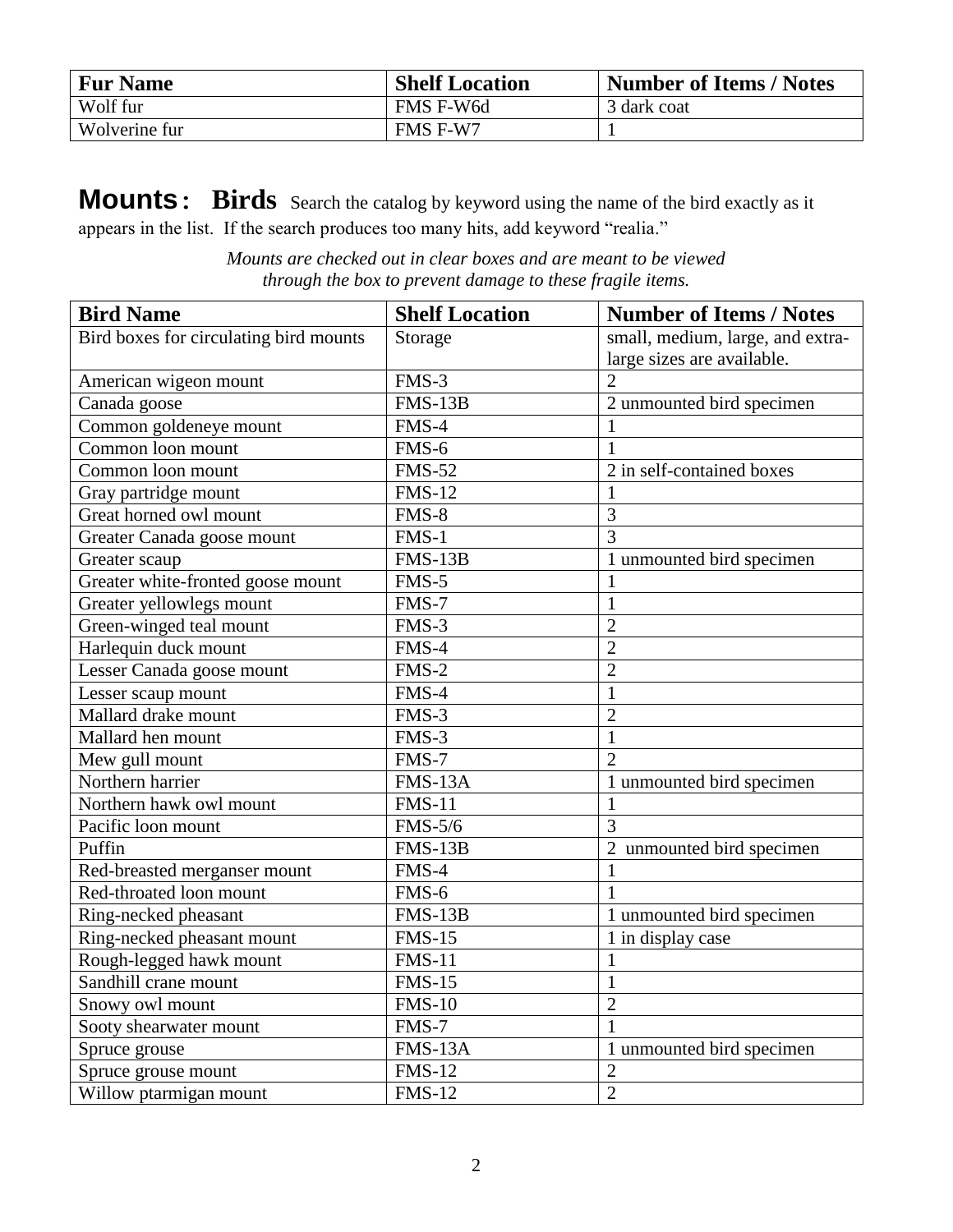**Mounts: Fish** Search the catalog by keyword using the name of the fish exactly as it appears in the list. If the search produces too many hits, add keyword "realia."

| <b>Fish Name</b>                       | <b>Shelf Location</b> | <b>Size</b>                    |
|----------------------------------------|-----------------------|--------------------------------|
| Fish boxes for circulating fish mounts | Storage               | large, medium, and small sizes |
|                                        |                       | are available                  |
| Bigmouth sculpin                       | FMS FISH-10           | medium                         |
| Bering wolfish                         | <b>FMS FISH-8</b>     | large                          |
| <b>Black rockfish</b>                  | FMS FISH-9            | medium                         |
| Chinook (king) salmon                  | FMS FISH-14           | large                          |
| Coho (silver) salmon                   | FMS FISH-15           | large                          |
| Dark rockfish                          | FMS FISH-4            | medium                         |
| Dusky rockfish                         | FMS FISH-1            | medium                         |
| Great sculpin                          | FMS FISH-11           | medium                         |
| Harlequin rockfish                     | FMS FISH-5            | small                          |
| Northern rockfish                      | <b>FMS FISH-2</b>     | small                          |
| Pacific cod                            | FMS FISH-12           | large                          |
| Redstripe rockfish                     | <b>FMS FISH-3</b>     | small                          |
| Sablefish                              | FMS FISH-7            | medium                         |
| Sockeye (red) salmon                   | FMS FISH-13           | medium                         |
| Yellow Irish lord                      | <b>FMS FISH-6</b>     | small                          |

*Mounts are checked out in clear boxes and are meant to be viewed through the box to prevent damage to these fragile items.*

**Mounts: Mammals** Search the catalog by keyword using the name of the animal exactly as it appears in the list. If the search produces too many hits, add keyword "realia."

*These mounts are large and do not have clear boxes; they should be handled carefully and only during transport to prevent damage.*

| <b>Mammal Name</b>           | <b>Shelf Location</b> | Number of Items / Notes |
|------------------------------|-----------------------|-------------------------|
| Black-tailed deer fawn mount | FMS M-D48             |                         |
| Land otter mount             | <b>FMS M-O87</b>      |                         |

**Skulls** Search the catalog by keyword using the name of the animal exactly as it appears in the list. If the search produces too many hits, add keyword "realia."

| Skulls must be handled with the utmost care as most are extremely fragile and difficult to replace. |
|-----------------------------------------------------------------------------------------------------|
|-----------------------------------------------------------------------------------------------------|

| <b>Skull Name</b>            | <b>Shelf Location</b> | <b>Number of Items / Notes</b> |
|------------------------------|-----------------------|--------------------------------|
| Antelope skull and horns set | FMS S-A6              | 1 skull and 4 horns            |
| Arctic ground squirrel skull | FMS S-S63             |                                |
| Beaver skull                 | FMS S-B4              |                                |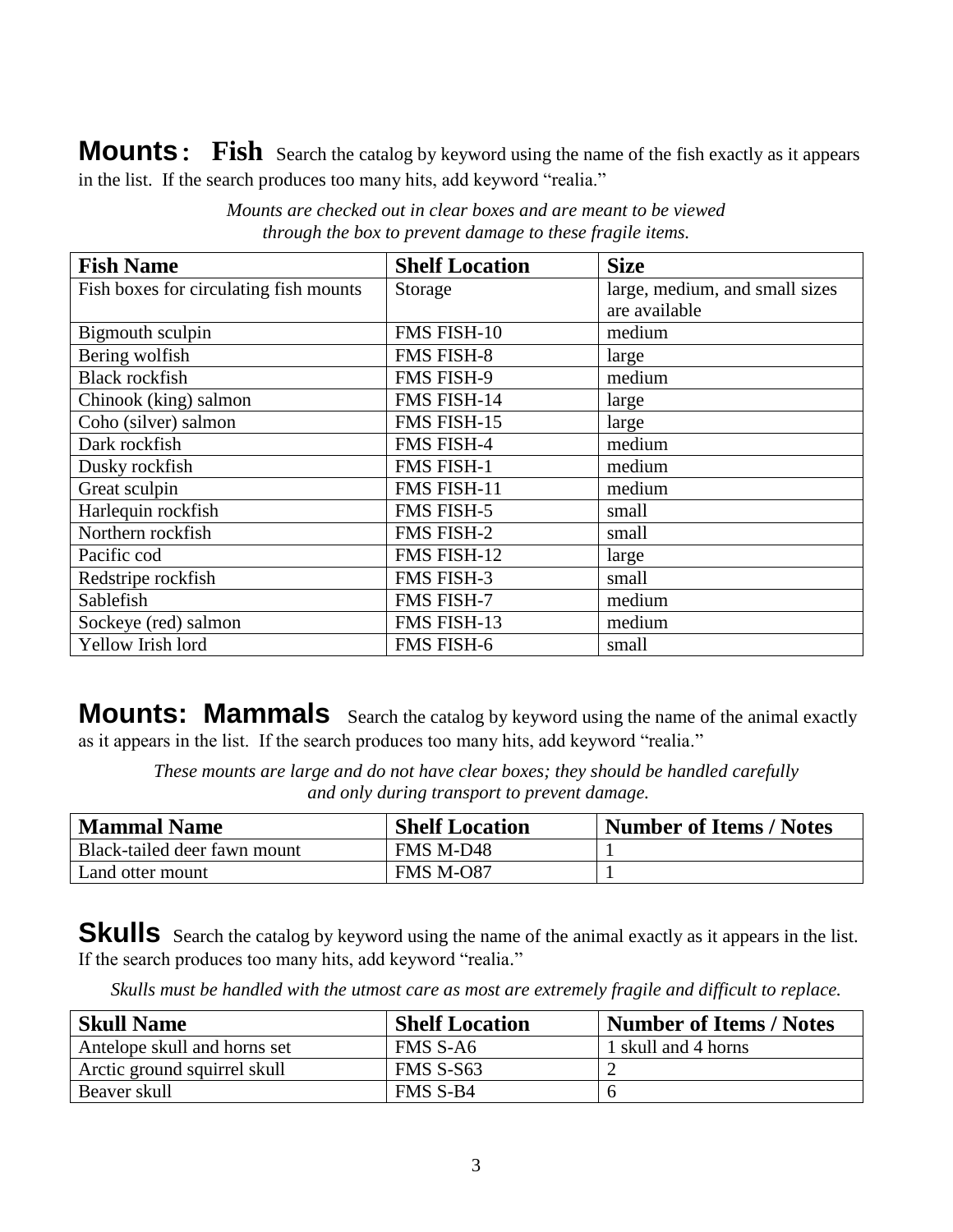| <b>Skull Name</b>                                  | <b>Shelf Location</b> | <b>Number of Items / Notes</b>  |
|----------------------------------------------------|-----------------------|---------------------------------|
| Bearded seal skull                                 | FMS S-S43             | 1                               |
| Beluga whale skull & vertebrae disc                | <b>FMS S-W52</b>      | $\mathbf{1}$                    |
| Bird skull kit                                     | FMS S-B5              | 1 display box with 16 skulls:   |
|                                                    |                       | bald eagle, common loon,        |
|                                                    |                       | sandhill crane, glaucous-winged |
|                                                    |                       | gull, raven, great horned owl,  |
|                                                    |                       | snipe, woodcock, Lapland        |
|                                                    |                       | longspur, mew gull, [unknown],  |
|                                                    |                       | Steller's eider, white-winged   |
|                                                    |                       | scoter, pine grosbeak, double-  |
|                                                    |                       | crested cormorant, gray jay     |
| Black bear skull                                   | FMS S-B32<br>FMS S-B8 | 6<br>$\overline{3}$             |
| Bobcat skull<br>Brown bear skull                   | FMS S-B33             | $\overline{7}$                  |
| Caribou skull                                      | FMS S-C3              |                                 |
|                                                    | FMS S-C6              | $\mathbf{1}$<br>6               |
| Coyote skull                                       | FMS S-S53h            | 5 small horns                   |
| Dall sheep horns<br>Dall sheep skull and horns set | <b>FMS S-S53</b>      | $\overline{c}$                  |
| Dog skull                                          | FMS S-D6              | $\mathbf{1}$                    |
| Great blue heron                                   | <b>FMS S-H43</b>      | $\mathbf{1}$                    |
| Harbor seal skull                                  | <b>FMS S-S45</b>      | $\overline{2}$                  |
| Harbor seal pup skull                              | FMS S-S45j            | $\mathbf{1}$                    |
| Lynx skull                                         | FMS S-L9              | 5                               |
| Marten skull                                       | FMS S-M3              | 5                               |
| Mink skull                                         | FMS S-M5              | 5                               |
| Mountain goat skull                                | <b>FMS S-G66</b>      | 1 skull and 2 jawbones          |
| Moose skull                                        | FMS S-M6              |                                 |
| Muskox skull                                       | FMS S-M8              | 2 1 skull includes jawbones     |
| Muskrat skull                                      | FMS S-M9              | $\overline{4}$                  |
| Northern fur seal skull                            | <b>FMS S-S46</b>      | $\overline{2}$                  |
| Opossum skull                                      | FMS S-O6              | $\,1\,$                         |
| Polar bear skull                                   | FMS S-B37             | 6                               |
| Porcupine skull                                    | FMS S-P6              | $\overline{2}$                  |
| Raccoon skull                                      | FMS S-R3              | 1                               |
| Red fox skull                                      | FMS S-F67             | 7                               |
| Red squirrel skull                                 | <b>FMS S-S67</b>      | $\overline{2}$                  |
| River otter skull                                  | <b>FMS S-O87</b>      | $\overline{4}$                  |
| Sandhill crane skull                               | FMS S-S2              | $\mathbf{1}$                    |
| Sea otter skull                                    | <b>FMS S-O88</b>      | $\mathbf{1}$                    |
| Sitka black-tailed deer antlers                    | FMS S-D47a            |                                 |
| Sitka black-tailed deer skull                      | FMS S-D47             | $\overline{4}$                  |
| Small furbearers skull set                         | FMS S-F8              | 1 display box with 13 skulls:   |
|                                                    |                       | Arctic fox, northern ground     |
|                                                    |                       | squirrel, red squirrel, mink,   |
|                                                    |                       | tundra hare, snowshoe hare,     |
|                                                    |                       | little brown bat, muskrat,      |